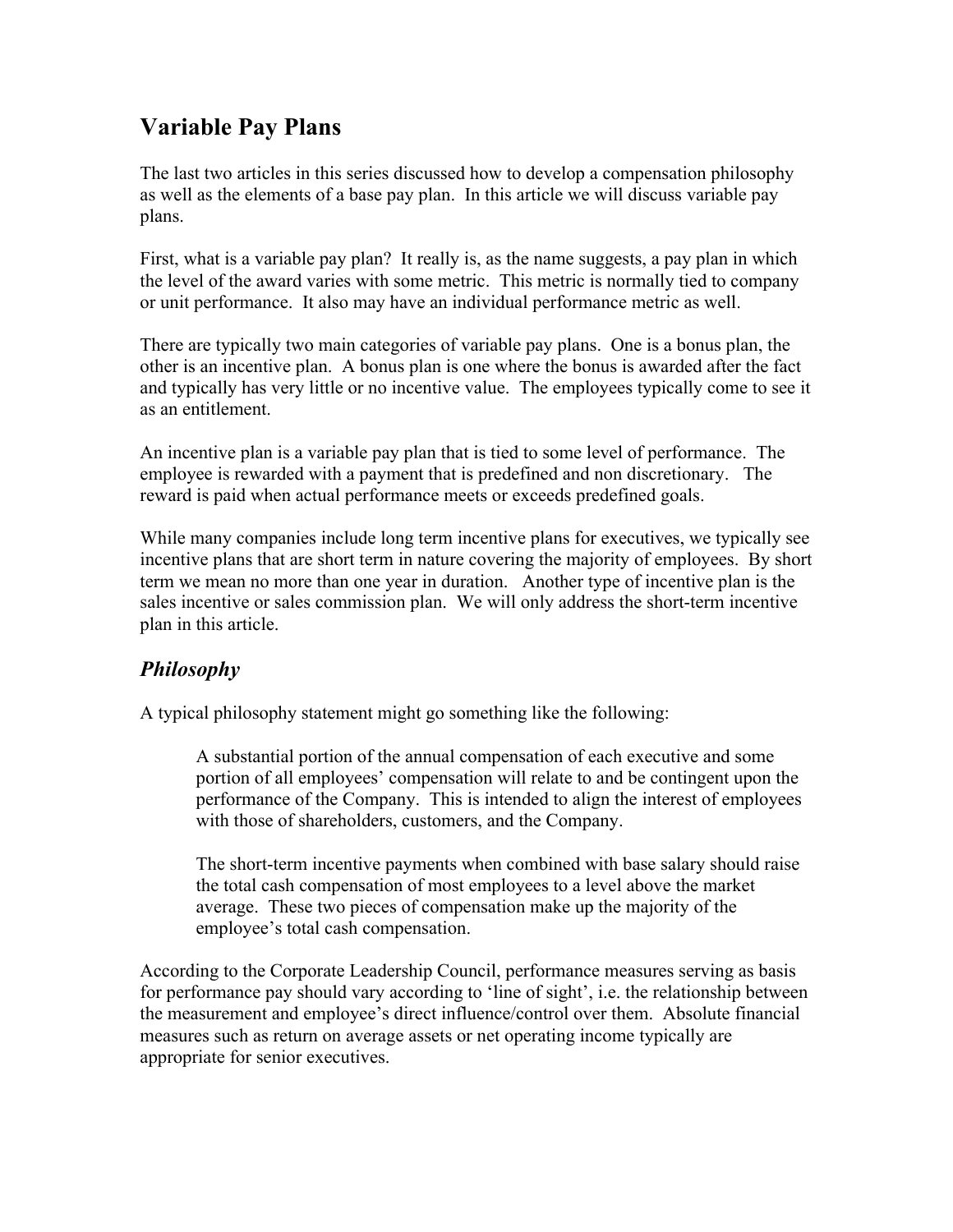The line of sight principle helps to formulate the following criteria for effective performance pay measures.

- Relate to significant contribution to the business
- Be subject to employee's influence/impact
- Be clearly understood
- Be easily measured

In addition if a performance culture is desired, following is a list of items that are critical to the success of that culture:

- Develop appropriate measures and clear goals
- Improve linkage/line-of-sight
- Effective communications
- Top management support
- Accountability for performance

Before a company sets out to develop an incentive plan, a set of goals for the plan should be developed.

## The purpose of the incentive plan is to:

- Drive individual accountability for accomplishment of those objectives most important to Company success with a focus on reaching strategic and operational goals;
- Maintain and reinforce the importance of annual objectives that support long-term bottom line results;
- Encourage achievement of stretch objectives related to profitability and growth, and provide compensation opportunities as the reward for their attainment;
- Encourage alignment as a means of achieving ongoing success; and
- Provide for additional compensation opportunity based on organizational, unit and individual results.

The connection between performance and rewards is often called **line of sight or line of** influence. It refers to the fact that in order to be motivated in an organizational setting, people must see how their behavior influences a performance measure that, in turn, drives the allocation of a reward. If incentive plans are designed and administered well and they fit the situation in which they are used, there is clear evidence that they can affect performance positively.

There are a number of factors that should be considered when developing a variable pay plan. They include:

Who is going to participate: Incentive plans should be designed with the purpose in mind. Will it be a plan that covers the individual employee, such as a sales incentive plan, or will it cover all employees or somewhere in between. Most companies will have more than one incentive plan. For example, if the following four areas are included then there needs to be four different incentive plans: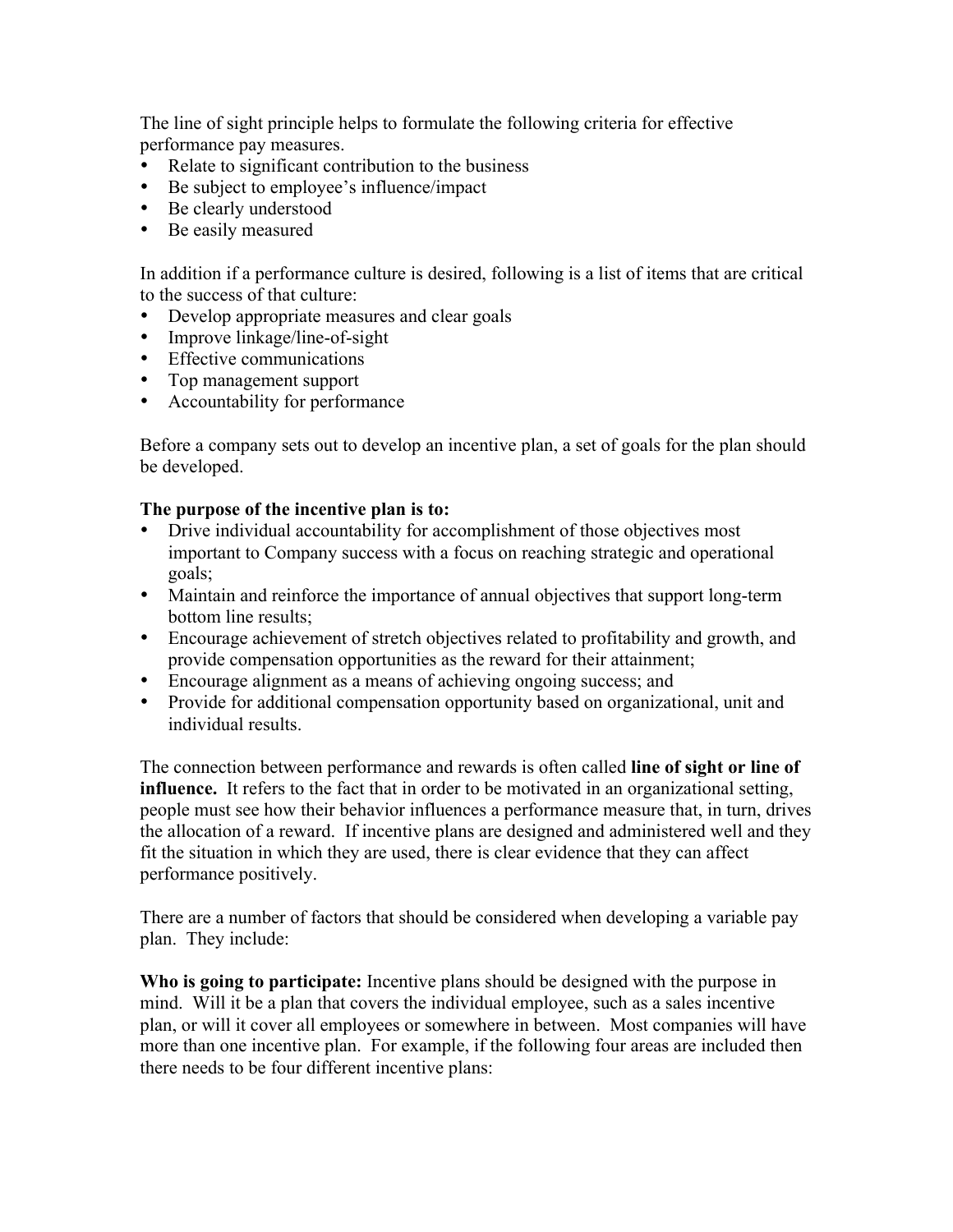- Outside Sales representatives
- Inside Sales Representatives
- Top Management
- Production workers

Each of these requires a different set of metrics if the plan is to really drive the desired behavior. Each of these groups of employees has a different line of influence and therefore, should be paid on a different set of metrics.

This brings us to the next factor – that of the criteria for judging performance. Chapter Ten of the recently published book titled Executive Compensation, The Professional's Guide to Current Issues and Practices, is an excellent set of directions for developing metrics for executive incentive plans.<sup>1</sup>

Those metrics outlined in that Chapter will vary from the metrics that fit a production worker. The metric that fits the executive incentive plan will deal with corporate performance and corporate strategy while the production worker will deal with cycle time, quality, safety, through put, etc.

The next factor deals with the length of the performance period. For the executive it is typically one year for the short term incentive plan, for the sales representative it the sale, although it might not be paid until the end of the month or quarter. The production worker may be the same, monthly or quarterly. The key here is how long does it take to see the end result of the performance that is being measured.

If a Company is developing an incentive plan for the first time, another factor to consider is where is the money coming from? Will it come from part of the current base pay, will it come from the plan year's merit budget, or will it be a budgeted item, realizing that the payment, if any, will increase labor cost the first year. The answer to these questions depends upon the company's compensation philosophy and how well the current pay practice is in tune with market pay.

Intertwined with the above factor is how much is paid at goal performance? Should it be the same dollars for everyone, or should it be the same percentage of pay for everyone or should the payment vary by position level? The "normal" practice is to put more of the total cash compensation at risk for those positions at the top of the organization versus those positions at the bottom of the organization.

We typically see the short term variable pay for the CEO to be between 75% and 100% of base salary for target performance, while at the lower levels the percentage at risk might be between four and eight percent. It really depends upon the compensation philosophy for the company and how much the company wants to drive performance of the individual.

 $\frac{1}{1}$ <sup>1</sup> Ferracone, Robin A., Selecting Performance Measures and Setting Goals, in Executive Compensation the Professional's Guide to Current Issues & Practices, Editors, Davis, Michael L., and Edge, Jerry T., Windsor Professional Information, San Diego, 2004.